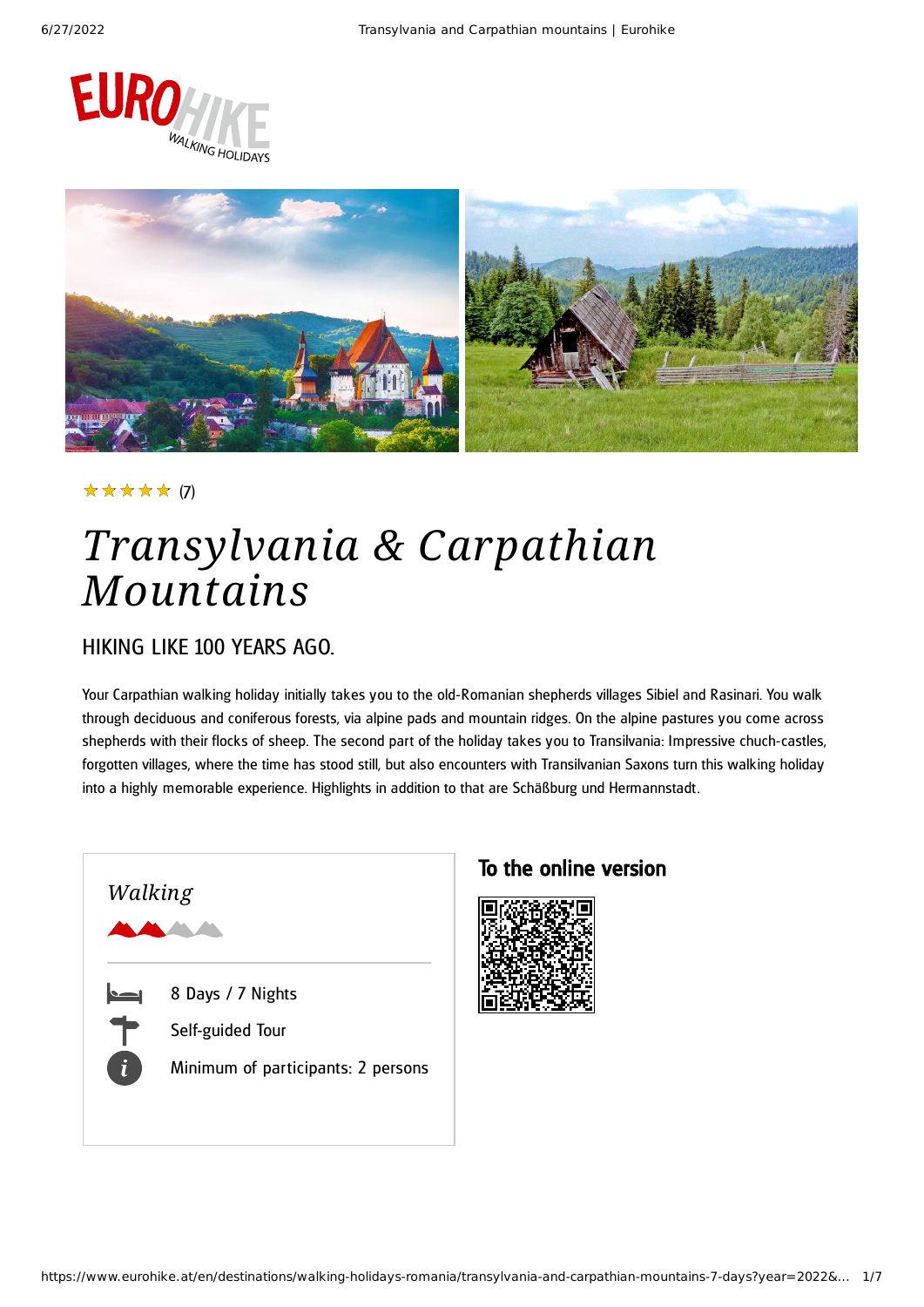DAY 1

# *Itinerary*

## *[Arrival](#page-1-0) in Sibiel*

<span id="page-1-0"></span>Transfer from Sibiu to Sibiel, idyllic located at the foot of the Cindrel, Sibiel is one of the most beautiful villages in Romania. Traps, stowed with hay and cows, which come from the meadow, are coining the picture of the village. Worth seeing is the Orthodox Church and the museum with old glass icons (glass painting).



<span id="page-1-1"></span>First you hike to a hermitage, then you continue up to a traditional high alpine pasture, where still today delicious smoked shepherd's cheese is produced. Enjoy the magnificent view before you hike back to Sibiel. On your way back , it is worth making a detour to the traditional shepherd village of Fantanele.

 $\mathcal{O}$ 

approx. 4.5 hours  $\lim_{n \to \infty} 14 \text{ km}$   $\approx$  760 m  $\approx$  700 m

*Sibiel – [Rasinari](#page-1-2)* DAY 3

<span id="page-1-2"></span>In the morning transfer up to the 'Hohe Rinne', in Romanian 'Paltinis', the former spa resort of the Transivlanian Carpathian society. After a short ascent via the 'Wolfswiese'-meadow you reach 'La Icoana'. Then onwards via meadows and high-altitude pastures, past the peaks of Tomnaticu, Grihan and Plaiul, you descend to the quaint shepherds village Rasinari. En route you enjoy stunning views over the Cindrel and the Fogarascher Mountains.

approx. 6.5 hours  $\lim_{n \to \infty} 21 \text{ km}$  370 m  $\leq 1.240 \text{ m}$  $\mathcal{O}$ 



### *Rasinari – [Sibiu/Hermannstadt](#page-1-3)*

<span id="page-1-3"></span>Transfer to the Astra-openair-museum folllowed by a hiking tour to Hermannstadt. The three large squares lined by buildings dating back to the Gothic, Renaissance and Baroque Era are very impressive. There is also a lot to discover in the lower town with its winding alleyways and stairs and the farmers market at the . Zibin'.

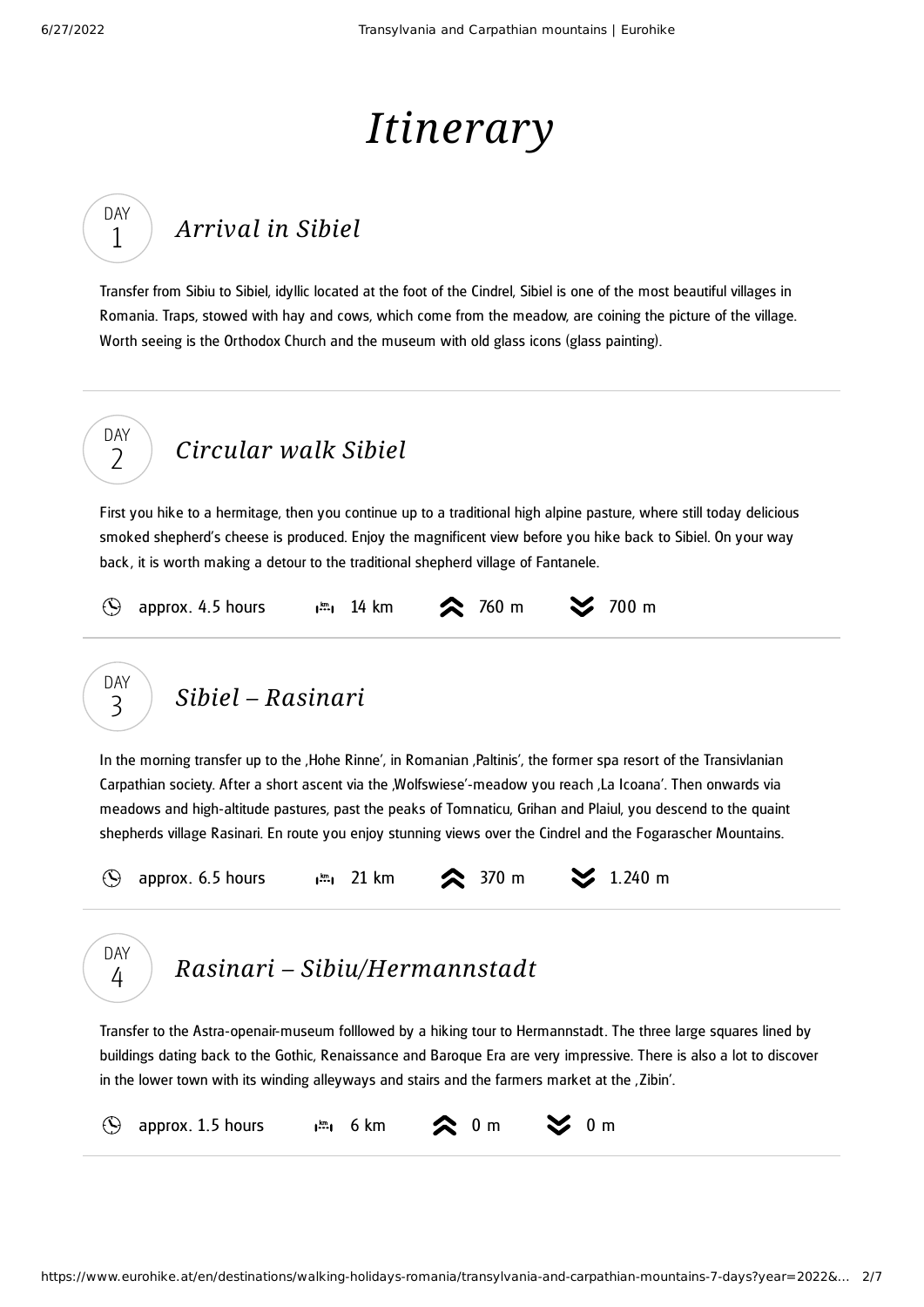<span id="page-2-2"></span><span id="page-2-1"></span><span id="page-2-0"></span>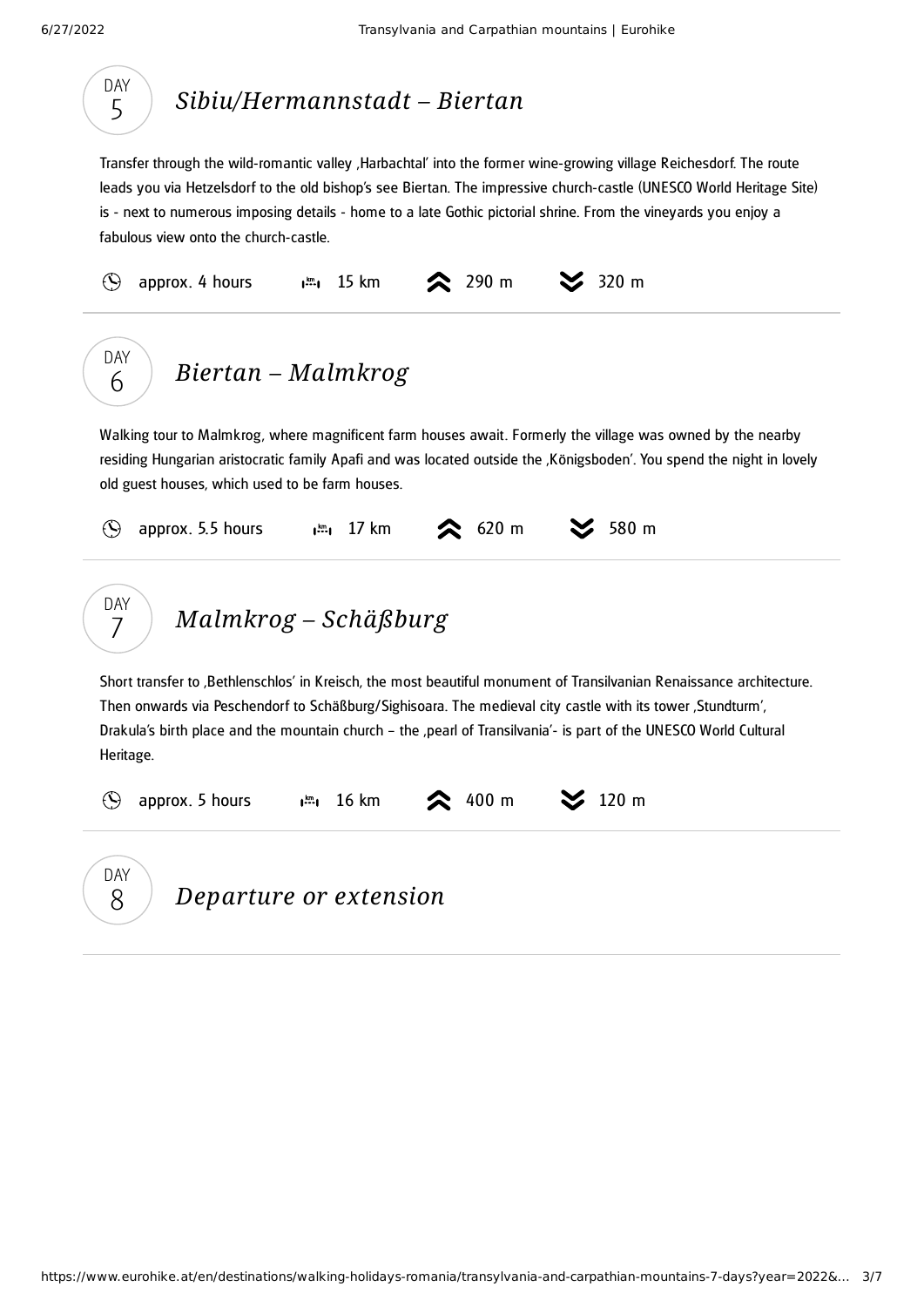# *Characteristics of the route*

Easy to medium level with walking tours of 1,5 to 6,5 hours. You walk over meadows and alpine meadows, past cows and through wonderful canyons. Those tours can be managed with good stamina without noteworthy experience.

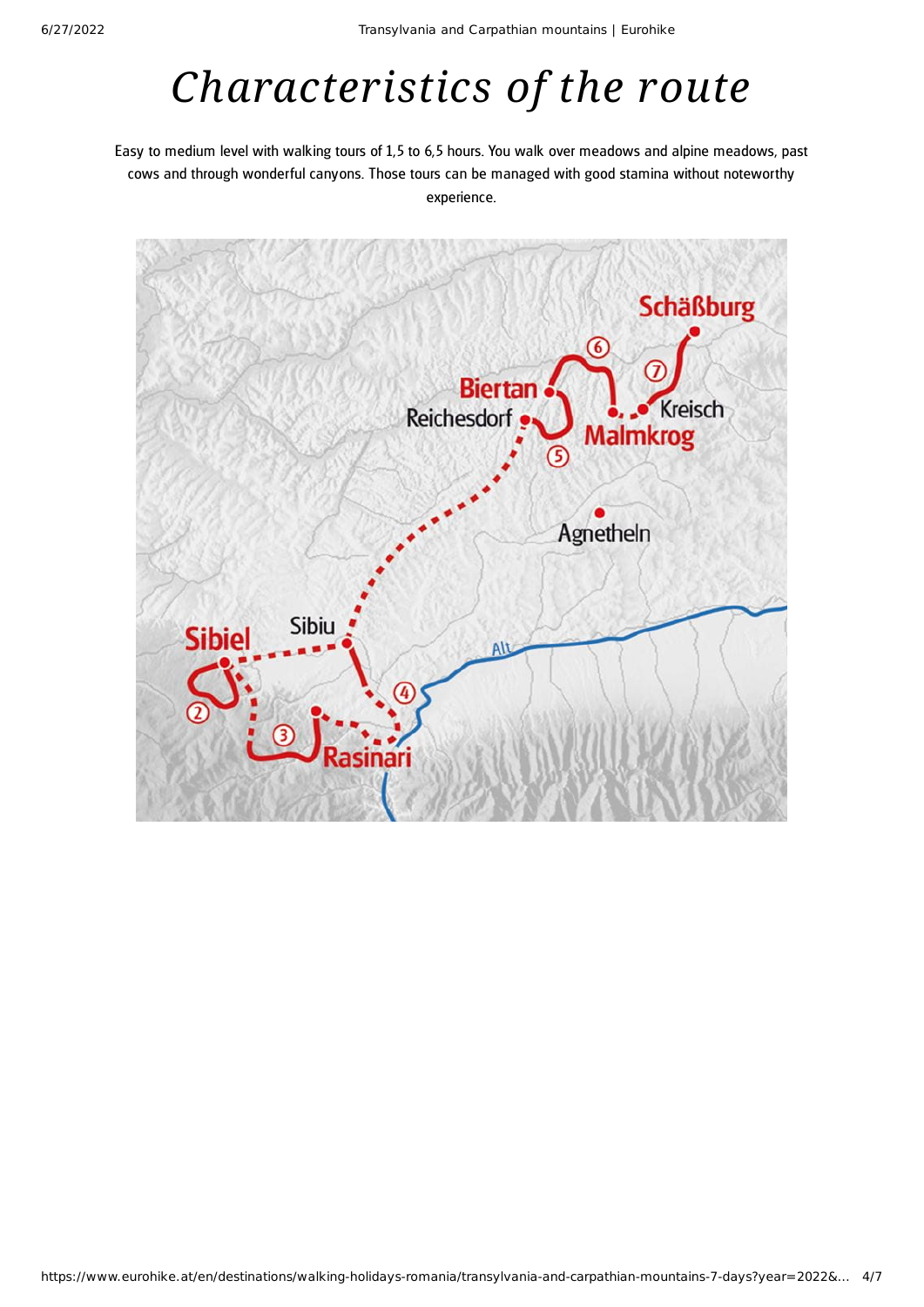# *Prices and events*

### *Place of arrival: Sibiel*

Season 1 10.05.2022 - 10.10.2022 | Arrival daily

| Transylvania & Carpathian Mountains, 8 days, RO-SNWSS-08X |        |  |
|-----------------------------------------------------------|--------|--|
| Base price                                                | 565.00 |  |
| Surcharge single room                                     | 140.00 |  |

Category: good 3\*\*\*- and 4\*\*\*\* - hotels, 1 x restored farmhouse or parsonage

# *Additional nights*

#### *Place of arrival: Sibiel*

|                       | Season 1<br>May 10, 2022 - Oct 10, 2022  <br>Arrival daily |
|-----------------------|------------------------------------------------------------|
| <b>Sibiel</b>         |                                                            |
| Double room p. P.     | 35.00                                                      |
| Surcharge single room | 15.00                                                      |
| Sibiu/Hermannstadt    |                                                            |
| Double room p. P.     | 40.00                                                      |
| Surcharge single room | 20.00                                                      |
| Schäßburg             |                                                            |
| Double room p. P.     | 40.00                                                      |
| Surcharge single room | 20.00                                                      |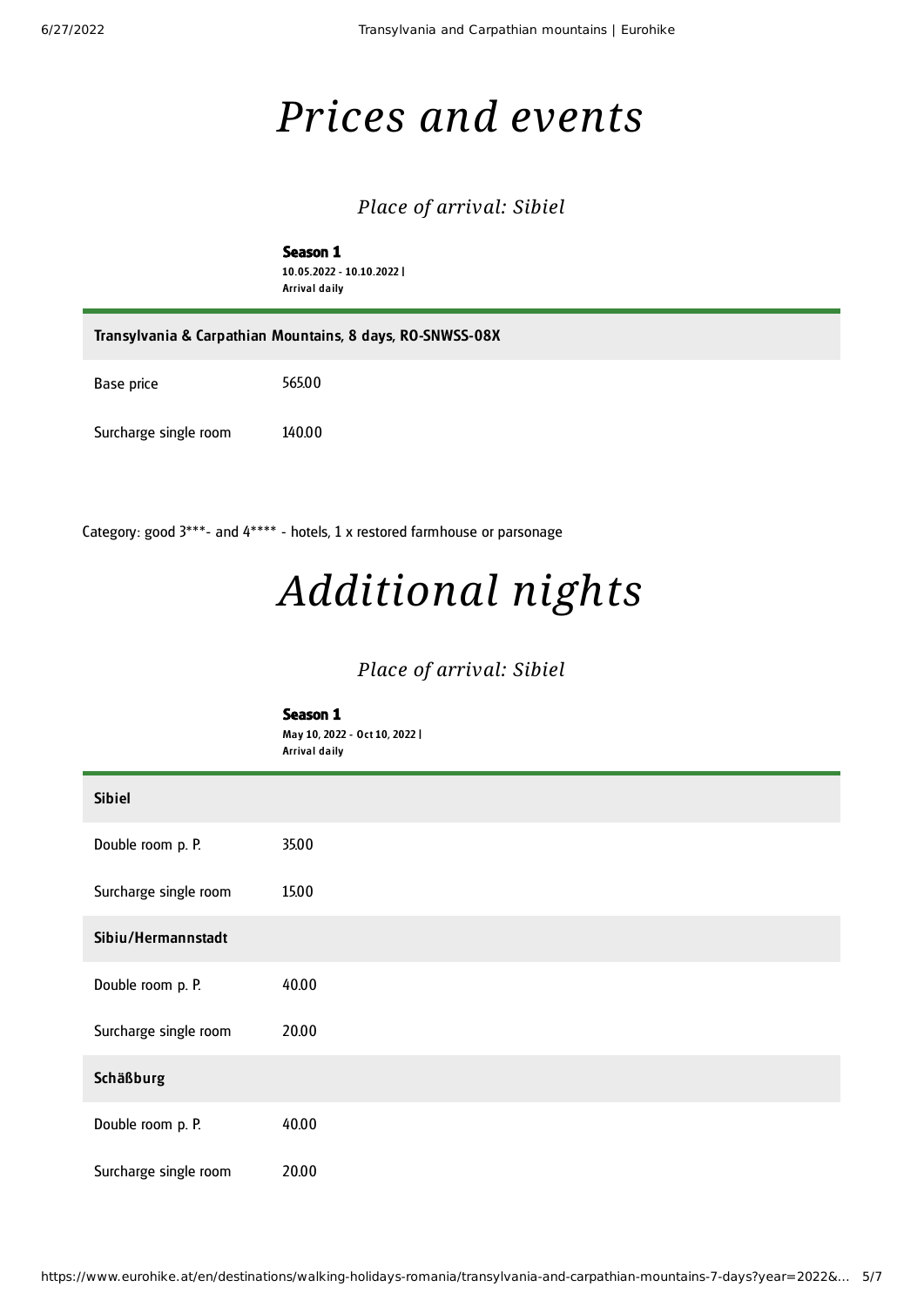Prices per person in EUR

# *Services and infos*

#### Services

#### Included:

- Accomodation as already mentioned
- Breakfast
- 4 evening meals (2x Sibiel, Rasinari and Malmkrog)
- Luggage transfer
- Transfers according to the program
- Transfer from the airport/train station Sibiu to Sibiel
- Carefully elaborated route description
- Detailed travel documents 1x per room (German, English)
- Service hotline

#### Infos

#### Arrival / Parking / Departure:

- Airport Sibiu (Hermannstadt) or arrival by train via Vienna, Budapest and Medias to Sibiu. Organized transfer to your arrival hotel is included in the tour price.
- Parking: hotel parking space in Sibiel, approx. EUR 20 per week, no reservation.
- Return journey by train or by bus to Sibiu, or by train from Schäßburg to Vienna.

#### Optional:

Return transfer to Sibiu/Sibiel (up to 3 people),  $\bullet$ price per way EUR 75, reservation required, payable in advance.

#### Things to note:

- Tourist tax, if due, is not included in the price  $\bullet$
- Further important information according to the  $\bullet$ package travel law can be found [here](https://www.eurohike.at/en/travel-information/before-the-tour/pci)!